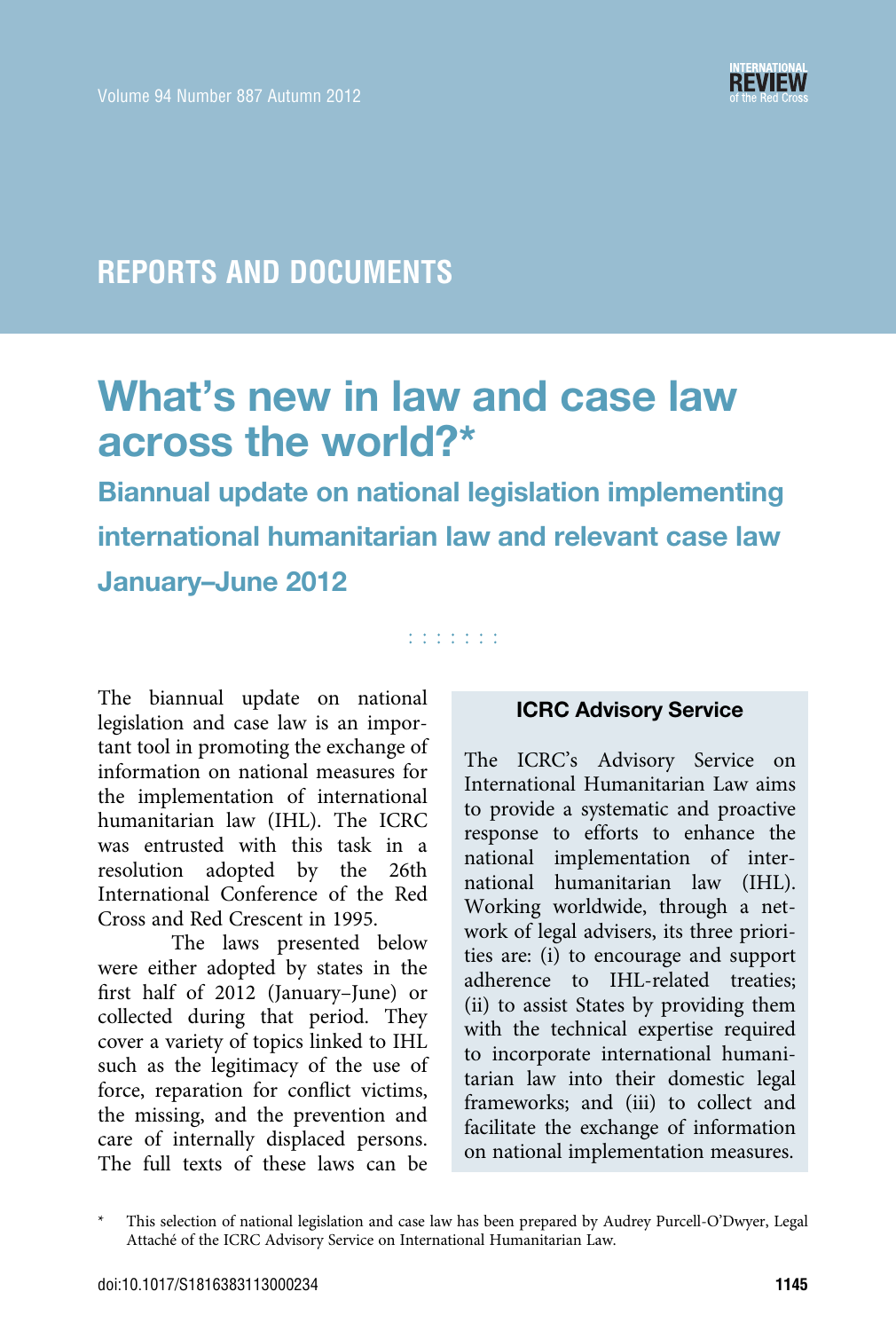found in the ICRC's database on national implementation at: [http://www.icrc.org/](http://www.icrc.org/eng/assets/files/red-cross-crescent-movement/31st-international-conference/31-int-conference-strengthening-legal-protection-11-5-1-1-en.pdf) [ihl-nat](http://www.icrc.org/eng/assets/files/red-cross-crescent-movement/31st-international-conference/31-int-conference-strengthening-legal-protection-11-5-1-1-en.pdf).

The included case law illustrates, among other things, the growing number of domestic prosecutions for violations of IHL and other international crimes, and shows the practical application of domestic implementing measures to punish these crimes. National Committees on IHL and other similar bodies are also increasing in number. More and more states consider them an important tool in facilitating national measures of implementation. The recent creation of committees in Sierra Leone and Qatar has brought the global total to 101 in June 2012.

To further its work on implementation of IHL, the ICRC organized a number of workshops and national and regional events in the period under review. Of particular interest was the Fourth Regional Conference of South Asia on International Humanitarian Law held in Bhutan in February 2012, which was organized by the Royal Government of Bhutan and the ICRC. This conference, which takes place every four years, brought together senior officials, lawyers, judges and members of National Committees on IHL from ten countries in the region with the aim of sharing experiences on the regional development, implementation and enforcement of international humanitarian law. Topics discussed at the conference included: the follow-up on the monitoring program for the strengthening of legal protection for victims of armed conflict<sup>1</sup> and access to health;<sup>2</sup> the protection of the environment in times of armed conflict; and the adoption of new legislation to implement the international obligations of these states under IHL in various fields (i.e. The Arms Trade Treaty).

Universal participation in international treaties is a first vital step toward the respect of life and human dignity in situations of armed conflict, and is therefore a priority for the ICRC. In the period under review, fourteen of the twenty-eight IHL related international conventions and protocols<sup>3</sup> were ratified or acceded to by various States. In particular there has been notable accession to the Protocols Additional to the 1949 Geneva Conventions and to the Convention on Cluster Munitions (CCM). It is worth noting that the CCM, which was only adopted at the end of 2008 and came into force on 1 August 2010, had already seventy-three States Party by the end of June 2012<sup>4</sup> showing the true interest in regulating and prohibiting the use of such weapons in armed conflicts. There is still a long way before the CCM reaches universality, but the ICRC welcomes these ratifications.

<sup>1</sup> For further information on this initiative, please see the ICRC Report on the strengthening of legal protection for victims of armed conflict (2011), available at: [http://www.icrc.org/eng/assets/](http://www.icrc.org/eng/assets/files/red-cross-crescent-movement/31st-international-conference/31-int-conference-strengthening-legal-protection-11-5-1-1-en.pdf)files/red-cross[crescent-movement/31st-international-conference/31-int-conference-strengthening-legal-protection-11-5-](http://www.icrc.org/eng/assets/files/red-cross-crescent-movement/31st-international-conference/31-int-conference-strengthening-legal-protection-11-5-1-1-en.pdf) [1-1-en.pdf](http://www.icrc.org/eng/assets/files/red-cross-crescent-movement/31st-international-conference/31-int-conference-strengthening-legal-protection-11-5-1-1-en.pdf) (last visited September 2012).

<sup>2</sup> For further information on the Health Care in Danger (HCiD) initiative of the ICRC, please visit our website: [http://www.icrc.org/eng/what-we-do/safeguarding-health-care/about-health-care-danger-2012-02-](http://www.icrc.org/eng/what-we-do/safeguarding-health-care/about-health-care-danger-2012-02-06.htm) [06.htm](http://www.icrc.org/eng/what-we-do/safeguarding-health-care/about-health-care-danger-2012-02-06.htm) (last visited September 2012).

<sup>3</sup> To view the full list of treaties the ICRC works on, please visit our website: [http://www.icrc.org/eng/](http://www.icrc.org/eng/resources/documents/misc/party_main_treaties.htm) [resources/documents/misc/party\\_main\\_treaties.htm](http://www.icrc.org/eng/resources/documents/misc/party_main_treaties.htm) (last visited September 2012).

<sup>4</sup> The complete list of States Party can be found at: <http://www.icrc.org/ihl> (last visited September 2012).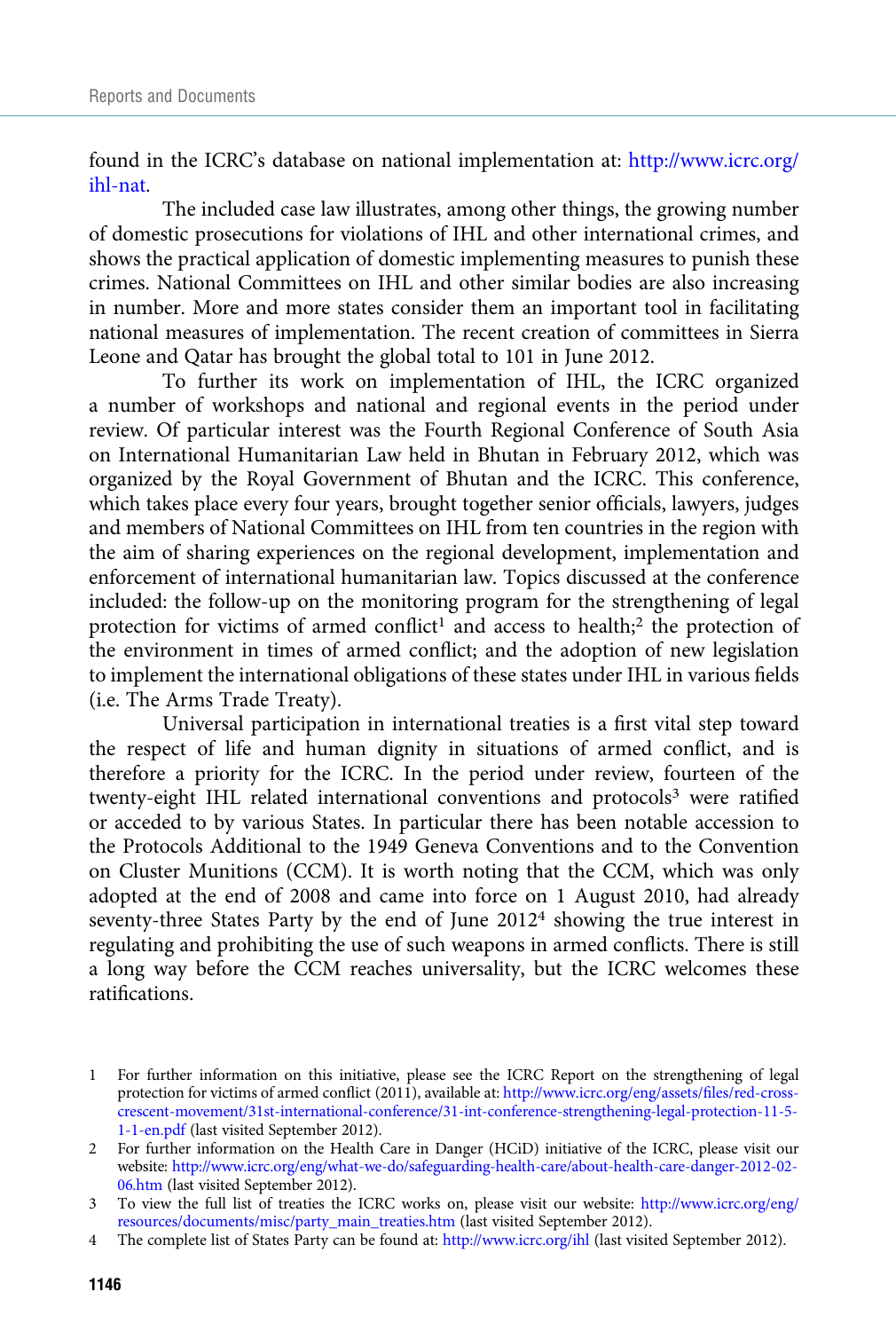## Rati fications January*–*June 2012

| <b>Conventions</b>                                                              | <b>States</b>                                 | <b>Ratification date</b>                     | <b>Total number of ratifications</b><br>(as of 30 June 2012) |
|---------------------------------------------------------------------------------|-----------------------------------------------|----------------------------------------------|--------------------------------------------------------------|
| 1954 Hague Convention on Cultural Property                                      | Angola<br>Benin<br>Palestine <sup>5</sup>     | 07.02.12<br>17.04.12<br>22.03.12             | 126                                                          |
| 1954 Additional Protocol to the Hague<br><b>Convention on Cultural Property</b> | Benin                                         | 17.04.12                                     | 102                                                          |
| 1977 Additional Protocol I to the Geneva<br>Conventions                         | Philippines                                   | 30.03.12                                     | 172                                                          |
| 1997 Anti-Personnel Mine Ban Convention                                         | Finland<br>Somalia                            | 09.01.12<br>16.04.12                         | 160                                                          |
| 1998 Rome Statute of the International<br><b>Criminal Court</b>                 | Guatemala                                     | 02.04.12                                     | 121                                                          |
| 1999 Hague Protocol to the Hague Convention<br>on Cultural Property             | Benin<br>Poland                               | 17.04.12<br>03.01.12                         | 63                                                           |
| 2000 Optional Protocol to the Convention<br>on the Rights of the Child          | Côte d'Ivoire<br>Malaysia<br>Grenada<br>Niger | 12.03.12<br>12.04.12<br>06.02.12<br>13.03.12 | 147                                                          |
| 2001 Amendment to the Convention on<br><b>Conventional Weapons</b>              | South Africa                                  | 24.01.12                                     | 75                                                           |

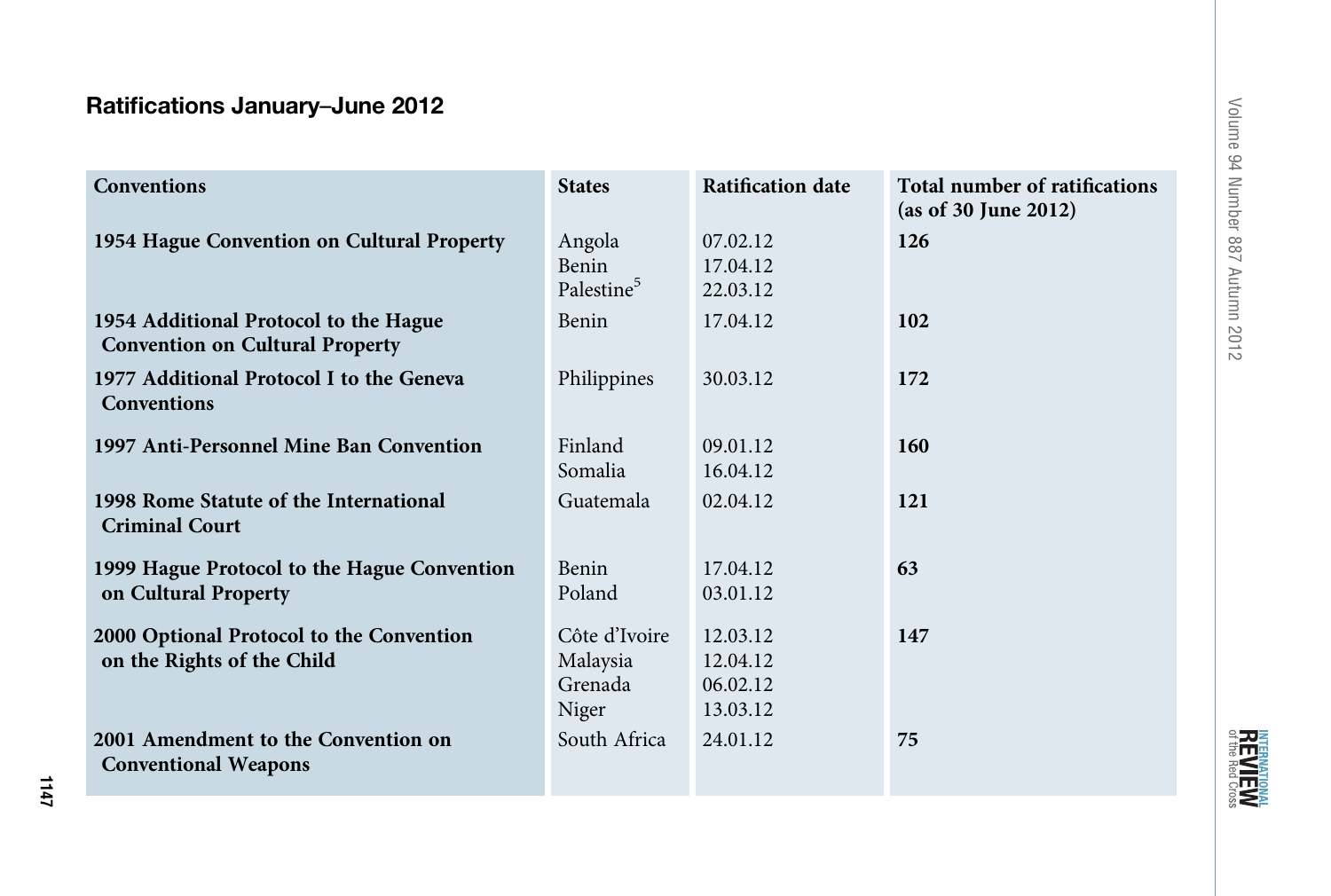## (Cont.)

1148

| 2002 Optional Protocol to the Convention<br>against Torture and Other Cruel, Inhuman or<br><b>Degrading Treatment or Punishment</b>    | Hungary<br>Philippines                                    | 12.01.12<br>17.04.12                                     | 63 |
|----------------------------------------------------------------------------------------------------------------------------------------|-----------------------------------------------------------|----------------------------------------------------------|----|
| 2003 Protocol V of the Convention on<br>Prohibitions or Restrictions on the Use of<br><b>Certain Conventional Weapons Which May Be</b> | Lao (People's<br>Democratic<br>Republic of)               | 02.02.12                                                 | 79 |
| Deemed to Be Excessively Injurious or to Have<br>Indiscriminate Effects as amended on 21<br>December 2001                              | South Africa                                              | 24.01.12                                                 |    |
| 2005 Additional Protocol III to the Geneva<br>Conventions                                                                              | Panama                                                    | 30.04.12                                                 | 60 |
| 2006 Convention against Enforced<br><b>Disappearances</b>                                                                              | Costa Rica<br>Austria<br>Bosnia and<br>Herzegovina        | 16.02.12<br>07.06.12<br>30.03.12                         | 33 |
| <b>2008 Convention on Cluster Munitions</b>                                                                                            | Honduras<br>Côte d'Ivoire<br>Mauritania<br>Togo<br>Sweden | 21.03.12<br>12.03.12<br>01.02.12<br>22.06.12<br>23.04.12 | 72 |

5 Palestine. On <sup>21</sup> June 1989, the Swiss Federal Department of Foreign Affairs received <sup>a</sup> letter from the Permanent Observer of Palestine to the United Nations Office at Geneva informing the Swiss Federal Council 'that the Executive Committee of the Palestine Liberation Organization, entrusted with the functions of the Government of the State of Palestine by decision of the Palestine National Council, decided, on <sup>4</sup> May 1989, to adhere to the Four Geneva Conventions of <sup>12</sup> August <sup>1949</sup> and the two Protocols additional thereto'. On <sup>13</sup> September 1989, the Swiss Federal Council informed the State that it was not in <sup>a</sup> position to decide whether the letter constituted an instrument of accession, 'due to the uncertainty within the international community as to the existence or non-existence of <sup>a</sup> State of Palestine'. On <sup>31</sup> October 2011, Palestine became <sup>a</sup> full member of UNESCO. On <sup>22</sup> March 2012, Palestine deposited with the UNESCO Director-General its instrument of accession to the Convention for the Protection of Cultural Property in the Event of Armed Conflict and its two Protocols.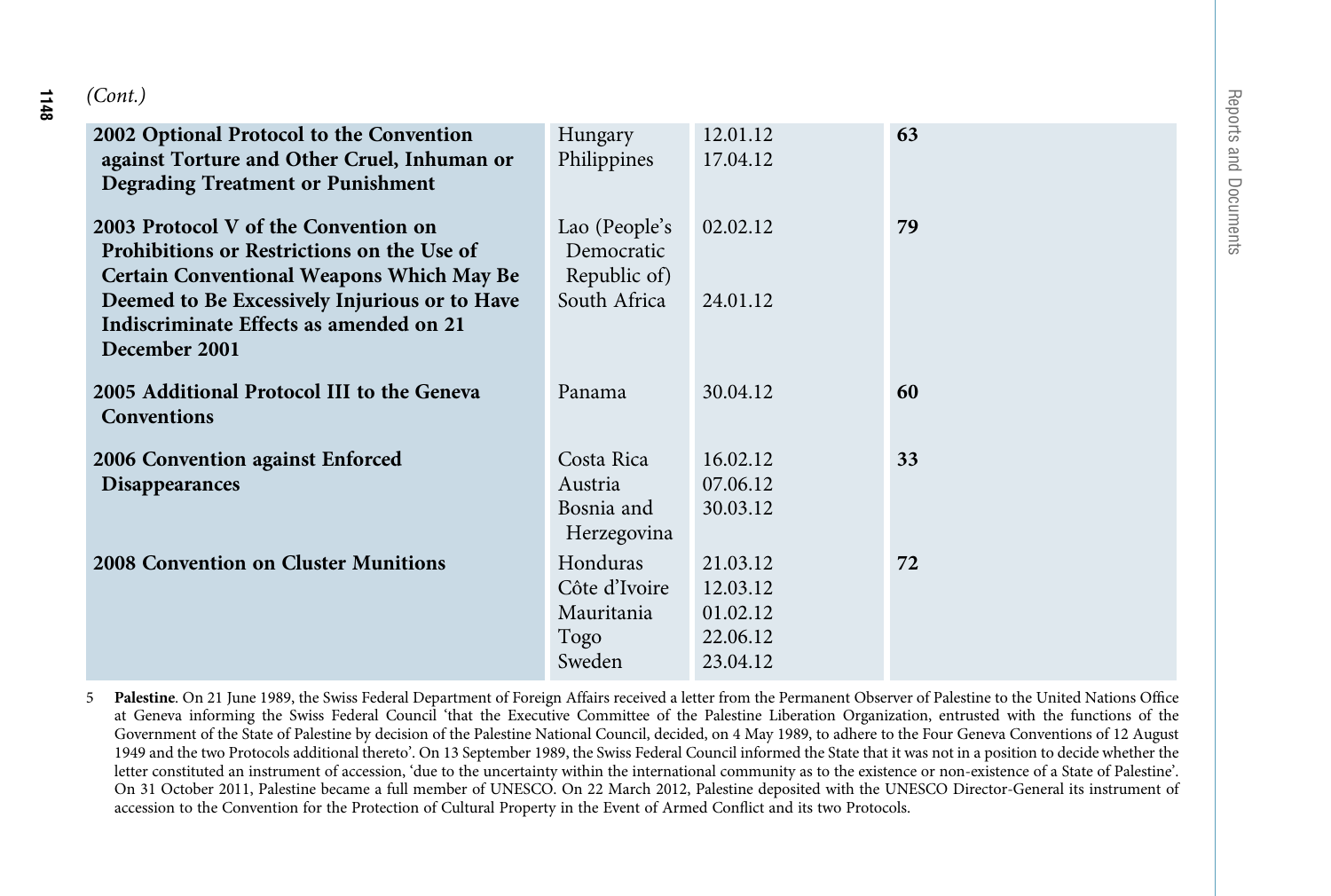

## National implementation of international humanitarian law

## A. Legislation

## Bolivia

## Law No. 251 of 20 June 2012 on the protection of refugees.

On 20 June 2012, the Republic of Bolivia adopted a law on the protection of refugees, in accordance with their international obligations under the 1951 Convention relating to the Status of Refugees, its additional protocol of 1967 and other international human rights instruments ratified by the country (Article 1).

Law No. 251 provides jurisdictional protection to those people that have already entered the Bolivian territory and who either have obtained refugee status or who have applied for it (Article 2). The law gives an inclusive definition of 'refugee' in its Article 15 which states, in part, that 'any person persecuted for reasons of race, religion, nationality, membership of a particular social group or political opinion ... or that have fled their country of nationality or, of habitual residence because their lives, safety or freedom have been threatened by generalized violence, foreign aggression, internal conflicts, massive violations of human rights or other circumstances which have seriously disturbed public order' can apply for the status of refugee.

The rights and protections granted to people included in the reach of Article 2 can be found in Title II of Chapter I, for example the right to family reunification. Article 4 deals specifically with the fundamental pillar of the status of refugees: the principle of non-refoulement. It affirms that no person who has invoked the status of refugee in Bolivia shall be 'returned to their country of origin or to another country where their life, safety or freedom are at stake'. The status of refugee is however subject to certain conditions listed in Title III of Chapter I and Titles I and II of Chapter II, which, if not respected can lead to exclusion, termination, cancellation or revocation of the status and even possible expulsion from the Bolivian territory.

The National Committee for Refugees (or CONARE) is the organ in charge of refugee applications and of promoting the defence and protection of the rights of every refugee in Bolivia (Title I of Chapter III). It is composed of the Ministry of Foreign Affairs (acting as the chair of the CONARE), the Ministry of Government, the Ministry of Justice and a technical secretariat (Title II of Chapter III).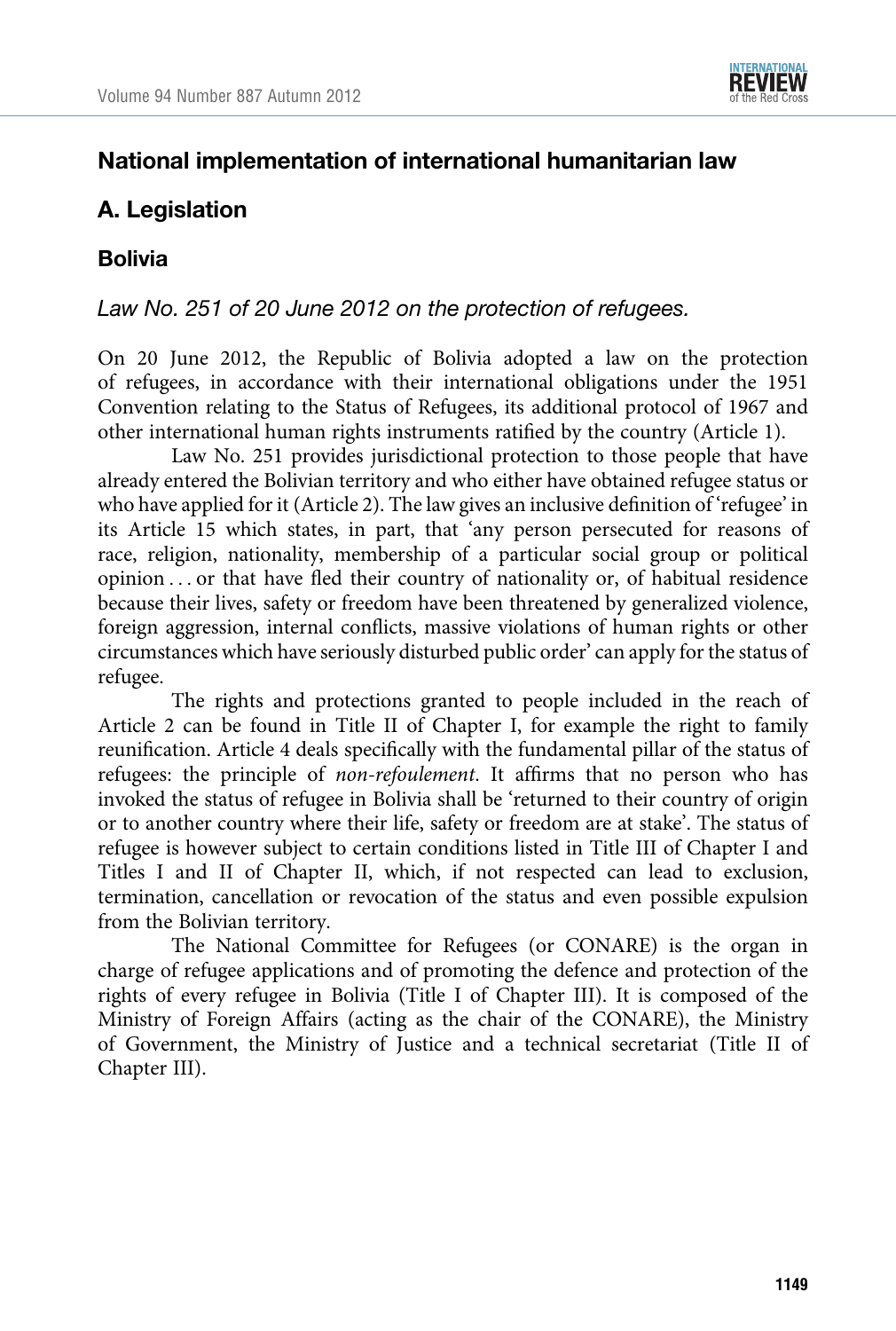## Colombia

Regulatory Decrees No. 4800 and No. 4829 of 20 December 2011 on the regulation of Law No. 1448 of 10 June 2011 on the provision of assistance and integral reparation to the victims of the internal armed conflict and other provisions.

On 20 December 2011, the President of the Republic of Colombia signed two decrees (No. 4800 and No. 4829 which came into force after publication in the official gazette) regulating Law No. 1448 which outlines several different mechanisms for the benefit of victims of internal armed conflict, so that they may fully enjoy their rights to truth, justice and reparation.

The two decrees include mechanisms for the implementation of Law No. 1448, as well as mechanisms that outline the amount of compensation receivable through the administrative track, the land restitution process and rehabilitation measures. The decrees also establish the System of Registration of Victims, an algorithm to record victims' information and claim to land.

Decree No. 4829 regulates Title IV of Chapter III of Law No. 1448, which deals specifically with land restitution and contains provisions on the functioning of the Registry of Stripped and Forcibly Abandoned Land, along with provisions relating to compensation and the relief of debts for victims of armed conflict.<sup>6</sup>

Decree No. 4800 regulates the sections of Law No. 1448 concerning the provision of assistance and reparation for the victims of armed conflict. The decree identifies the organ in charge of delivering humanitarian aid to victims of forced displacement and the conditions under which one can apply for such aid. The decree prohibits any grave violations of human rights and international humanitarian law, and sets out a number of guarantees in health care (physical and psychological), education, as well as reparation for victims of such violations. It also provides details on the procedure that has to be followed with respect to the program of collective reparation established by Law No. 1448. The regulation provides that individual victims, as well as any person who has suffered a systematic violation of his collective or individual rights as a member of the community, will be entitled to reparations.7

<sup>6</sup> For the complete text of the Law No. 1448 and the Regulatory Decrees, please see: [http://www.](http://www.leydevictimas.gov.co/documents/10179/19132/completo.pdf) [leydevictimas.gov.co/documents/10179/19132/completo.pdf](http://www.leydevictimas.gov.co/documents/10179/19132/completo.pdf) (last visited September 2012).

<sup>7</sup> Ibid.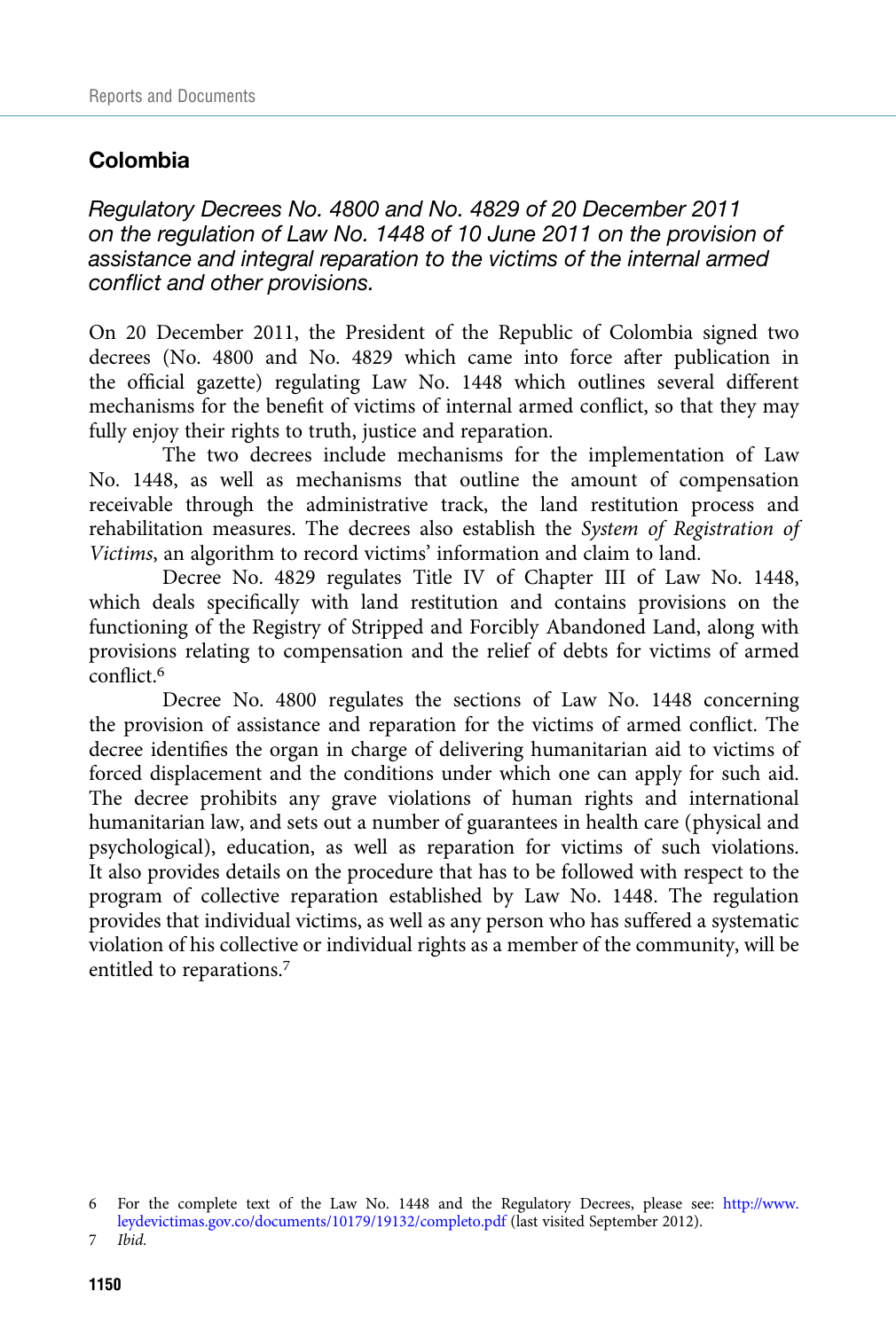

## Law No. 1531 of 23 May 2012 on the declaration of absence of missing persons.

On 23 May 2012, the President of the Republic of Colombia signed Law No. 1531 on the declaration of absence of missing persons. The law was published the next day in the Official Gazette and entered into force immediately without need for further legislative action.

The purpose of Law No. 1531 is to create Declarations of Absence for victims of forced disappearances or other forms of involuntary disappearances and to take into account the civil implications these disappearances can have. The declaration is free and can be filled in by a spouse, a partner or same-sex partner, relatives within three degrees of consanguinity, or the Prosecutor. The declaration should be made to the civil court in the district of the last domicile of the victim, and contain information including marital status, age and work situation. The information will then be entered into the Information Network System on the Missing and Corpses (SIRDEC), in the civil registry, and finally will be published in a national newspaper.

This declaration aims at preserving the legal status of the disappeared person in regards to such things as their parental rights over minors and the protection of their estate. Finally, the law stresses that the declaration of absence should not in any way impede the search for the victim or to uncover the truth of what happened to them.

#### **Haiti**

## Organic Law of the 3 May 2012 on the Organisation and Functioning of the Office of the Ombudsman.

On 3 May 2012, the Parliament of the Republic of Haiti adopted the Law on the Organisation and Functioning of the Office of the Ombudsman. The law was published in the Official Gazette (Le Moniteur No. 119) on 20 July 2012.

This law was adopted to consolidate the status of the Office of Ombudsman as an independent institution with the purpose of promoting, protecting and enforcing human rights, and with a view to ensuring that the Haitian government respects its national and international obligations in these matters. The law outlines the roles and responsibilities of the Ombudsman, the structure of the Office and its mode of functioning. Any individual or group of individuals may refer any violation or possible violation of their rights to this institution. On his/her own initiative, the Ombudsman may also intervene in or investigate any situation that it has reasonable grounds to believe is a violation or potential violation of an individual or group's rights pursuant to an act, omission or negligence on the part of the government. Further, the law empowers the Ombudsman to make recommendations for reform to the government and requires the government to consider and respond to any recommendations. The law also outlines sanctions for those who do not cooperate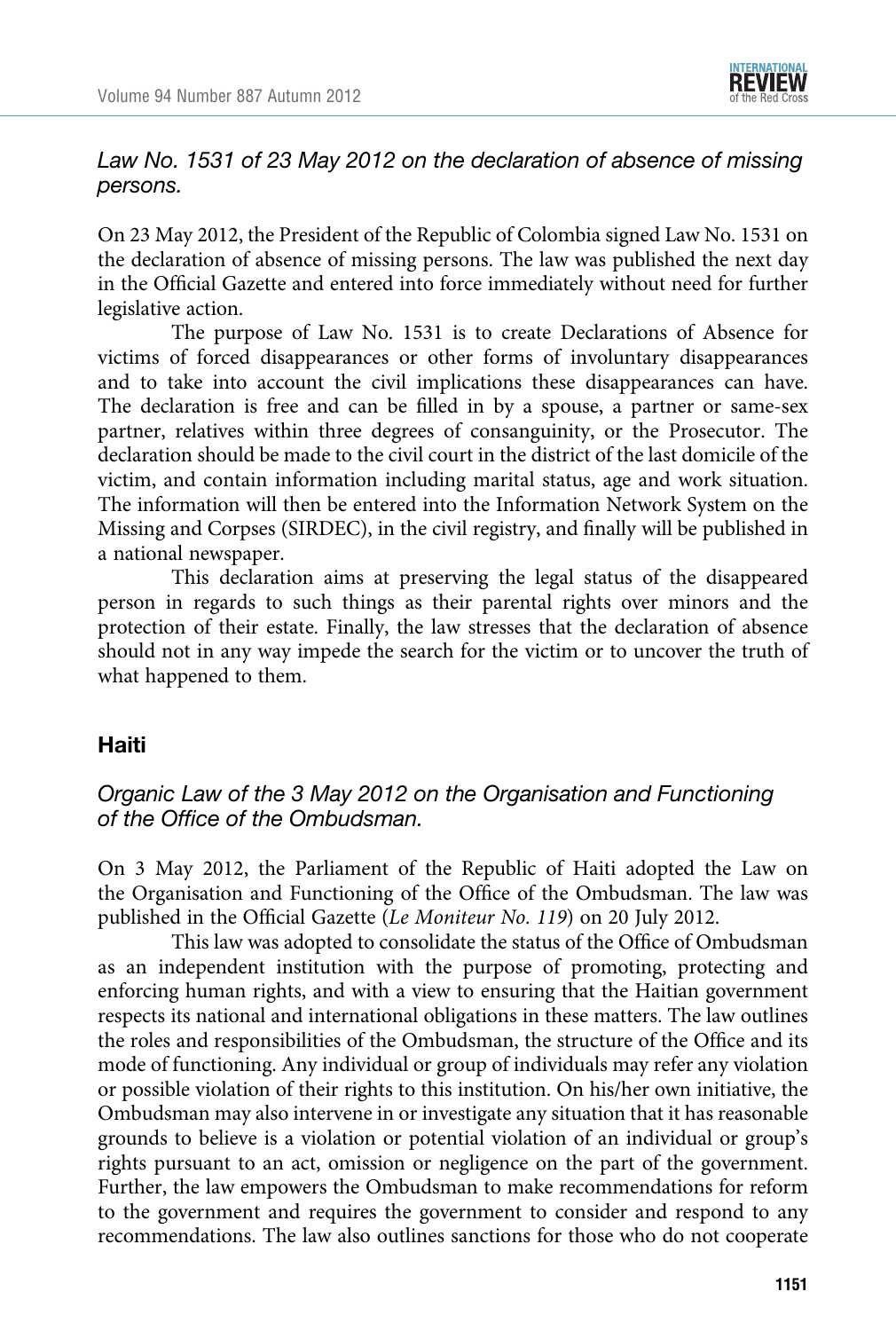with the Ombudsman and his/her Office. Finally, the Ombudsman is authorised by the law to report any violations of human rights to the judiciary.

#### Mexico

#### Decree No. 158 of 22 February 2012 issuing the law on the Prevention and Care of Internally Displaced Persons from the State of Chiapas.

On 22 February 2012, the Government of Mexico issued the Law on the Prevention and Care of Internally Displaced Persons (IDPs) from the State of Chiapas. This historical law recognizes for the first time the rights of IDPs established in the UN Guiding Principles on Internal Displacement but also integrates specific recommendations from various UN agencies, taking into consideration the specific conditions experienced by the State of Mexico.

This law establishes the basis for the prevention of internal displacement (Title IV), provides humanitarian assistance for the internally displaced (Title V), creates durable solutions for those affected (Title VI) and a framework that guarantees specific rights to IDPs (Title II).

The law provides measures for protection against the displacement of indigenous communities, farmers and other groups that have a special relationship with their land or territory. These measures are included in Title II of the law (Articles 4 to 17), which lists the specific rights recognized for internally displaced people (a right to a judicial status, a right to participate in any decision affecting their situation, a right to access justice, etc.) and instructs how such rights should be applied, i.e. in a non-discriminatory manner.

The Law is also very innovative in that it creates a registry of IDPs in order to track the phenomenon in the country and institutes a State Program for the Prevention of Internal Displacement. Its role is to implement the mechanisms necessary for the enforcement of the rights of displaced populations and allocate the resources necessary to achieve these objectives. The Law also creates the State Board of Comprehensive Care for Internal Displacement to act as the executing body of the said law.

#### Decree of 17 April 2012 issuing the law on the National Registry of Data on Lost or Missing Persons.

On 17 April 2012 the Government of Mexico issued the Law on the National Registry of Data on Lost or Missing Persons. The objective of the law is to create an electronic database as part of the Public Security System, which can be consulted by all authorities and that will facilitate the search for missing persons as well as those that are in a care, shelter, detention or internment facility (Article 2). The Law is also considered to be an instrument that can be used for the protection of human rights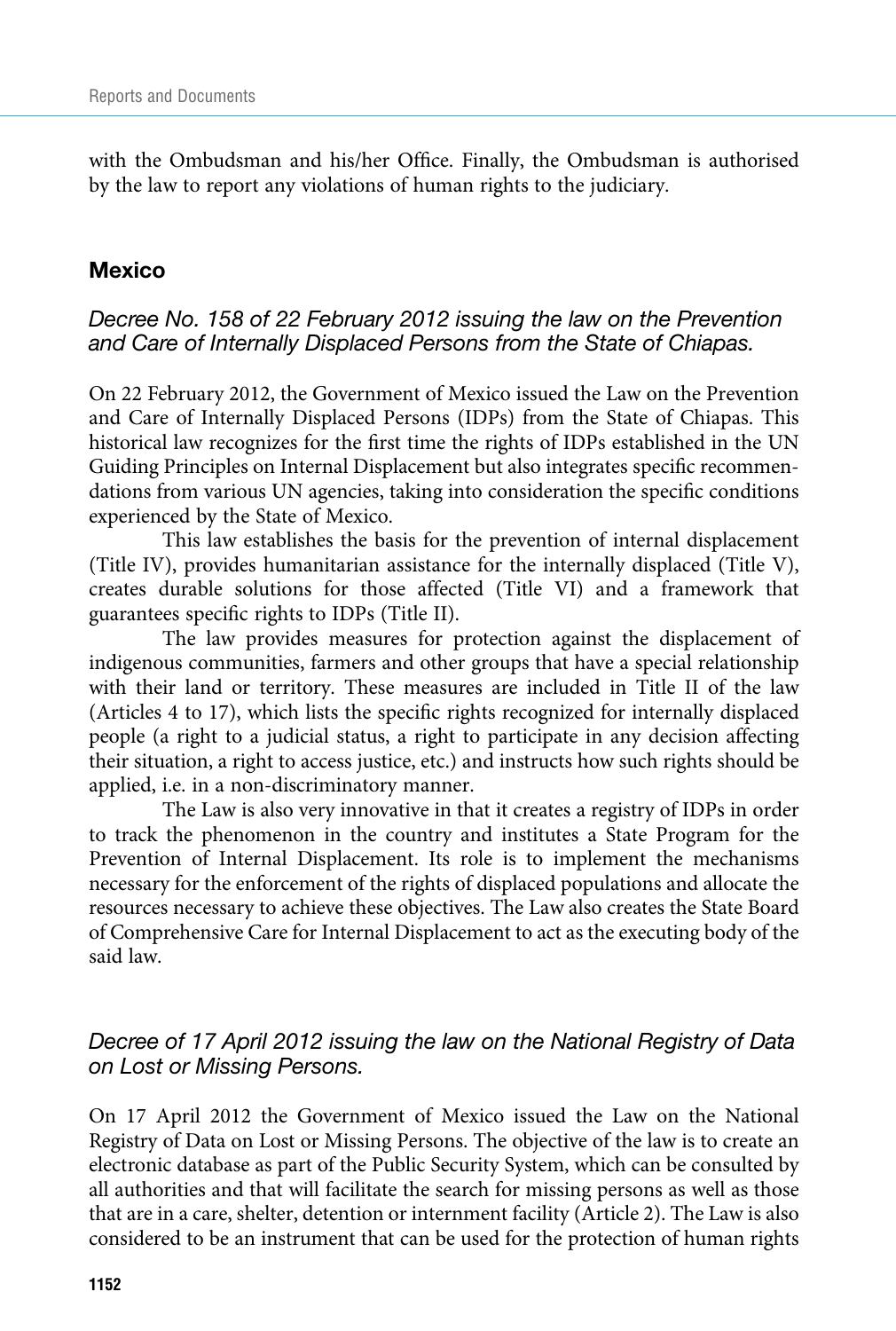

with regard to the fight against human trafficking, pornography, exploitation, child prostitution and forced labour.8

The database will contain information such as their sex; age; nationality; city, county or state where they disappeared; their ethnicity; their disabilities (if they have any); and any other relevant information which can be used to identify the person (Article 4).

The Law creates an obligation for any administrative or judicial authority that has knowledge of a missing person or that has received a complaint about a disappearance, to immediately notify the National Register (Article 6), and penalises any illegal use of the information contained in the database (Article 12).

## Directive of 23 April 2012, which governs the legitimate use of force by staff members of the Mexican Air Force, in the exercise of their functions in support of civil authorities and according to the Federal Firearms and Explosives law.

On 23 April 2012, the Government of Mexico issued the Directive on the legitimate use of force by members of the Mexican Air Force in the performance of their duties in support of civil authorities and pursuant to the Act Federal Firearms and Explosives.

The Directive is part of the Mexican National Development Plan 2007–2012, the objective of which is to reinforce the strength and security of the state by combatting illegal activities such as: human, weapon and drug trafficking at the national and international levels.

The Directive establishes that in their fight against human, weapon and drug trafficking, the use of force by Air Force personnel will only be appropriate when strictly unavoidable or absolutely necessary and should be used only in full respect of human rights; i.e. based on the principles of opportunity, proportionality, rationality and legality (Article 6). The directive then proceeds to list the general rules for the use of force (Title III), stating that any personnel that has exercised undue force or fails to comply with the obligations under this Directive shall be subject to punishment under the established laws of the country (Article 17).

Secretarial Agreement No. 27 of 23 April 2012 amending the Directive 003/09 of 30 September 2009 which regulates the legitimate use of force by naval personnel, in the performance of their duties and accordance with the rule of law.

On 23 April 2012, the Government of Mexico issued the Secretarial Agreement amending the Directive 003/09 of 30 September 2009 which regulates the legitimate use of force by naval personnel.

<sup>8</sup> For more information, please visit: [http://ww2.noticiasmvs.com/noticias/capital/aprueba-senado-ley-del](http://ww2.noticiasmvs.com/noticias/capital/aprueba-senado-ley-del-registro-nacional-de-datos-de-personas-extraviadas-340.html)[registro-nacional-de-datos-de-personas-extraviadas-340.html](http://ww2.noticiasmvs.com/noticias/capital/aprueba-senado-ley-del-registro-nacional-de-datos-de-personas-extraviadas-340.html) (last visited September 2012).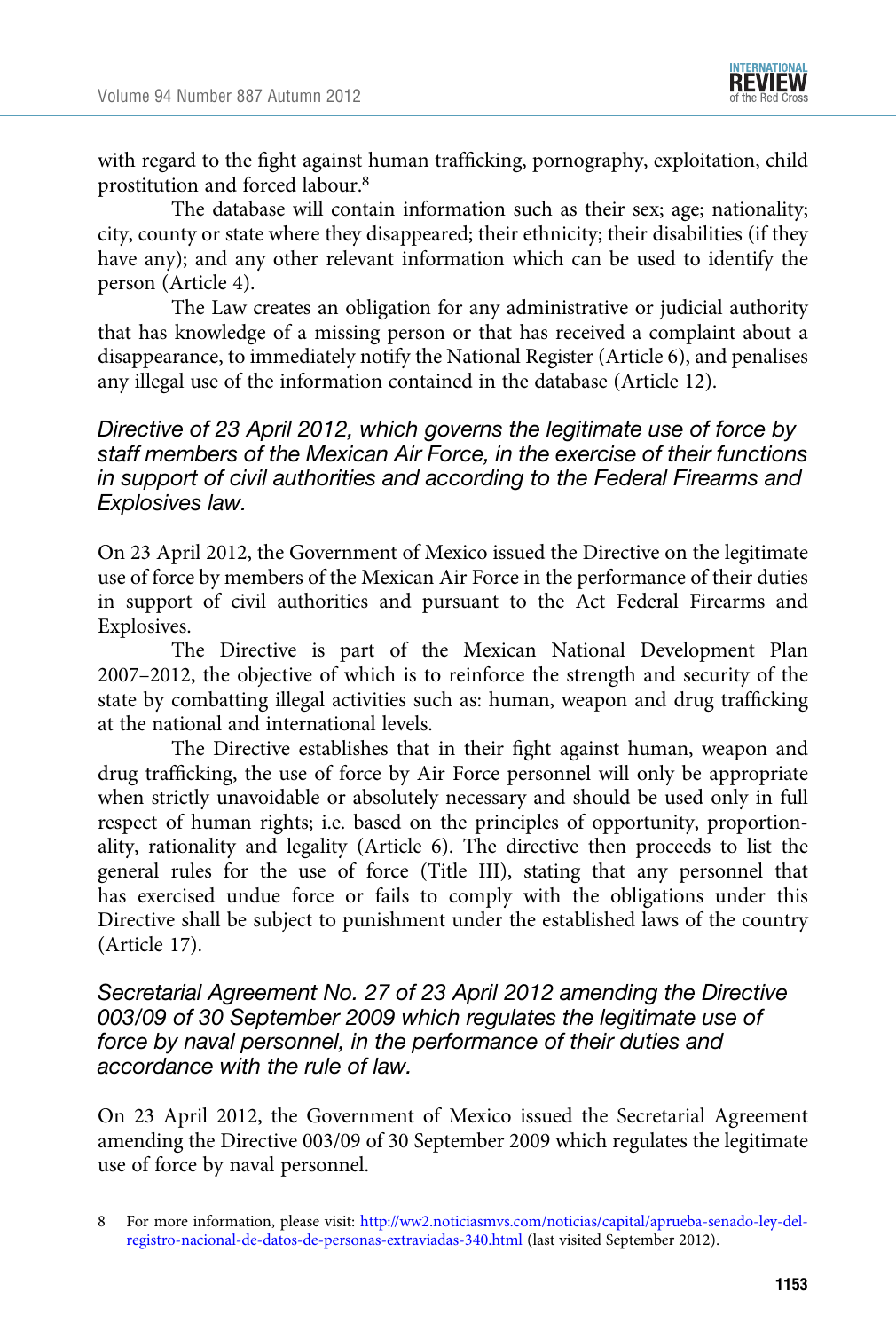The Agreement is part of the Mexican National Development Plan 2007–2012, which establishes a clear and viable strategy to regain strength and security of the state of Mexico and establish the country on solid, realistic and, above all, responsible foundations.

The Agreement amends some articles of the Directive of 2009 on the use of force by naval personnel such as Article 2 on Aggression and adds a certain number of provisions such as Article 2 (bis) on the objectives of the legitimate use of force or Article 19 on the unlawful use of force. As an example, Article 2 (bis) states that objectives of the legitimate use of force are law enforcement, the prevention of the violation of human rights, the safeguarding and the restoration of the peace and public order.

Agreement of the Minister of Public Security No. 04/2012 of 23 April 2012, which issues general guidelines for regulating the use of public force by the police institutions of decentralized bodies in the Ministry of Public Security.

On the 23 April 2012, the ministry of Public Security issued agreement No. 04/2012 thereby creating a general normative framework to regulate the use of force by police institutions in Mexico (Article 1).

The Agreement stipulates that the use of force by a member of the police force (in the performance of their duties) shall only be deemed permissible if done in respect of the principle of legality, proportionality, necessity and rationality, according to the Mexican Constitution and to Mexico's international obligations (Article 4, Articles 9-12).

Article 24 of the agreement emphasises the need to give ethics and human rights training to members of the police force throughout their careers as well as the means for peaceful conflict resolution methods such as negotiation and mediation.

Finally, the agreement also establishes the criminal responsibility that members of the police force could incur if they do not respect the principle of legality, proportionality, necessity and rationality in their use of force (Article 28).

## Rwanda

## Organic Law N° 01/2012/OL of 2 May 2012 giving effect to the new Penal Code of Rwanda.

On the 2 May 2012, President Kagame assented to the new Penal Code of Rwanda, therefore replacing the old one of 1977 and, at the same time, repealing Law n° 33 bis/2003 of 6 September 2003 punishing the crime of genocide, crimes against humanity and war crimes (Article 654). The new Penal Code was published on the 14 June 2012 in the Official Gazette.

The main objective of this new Penal Code is to set out offences and provide for penalties applicable to offenders, co-offenders and accomplices.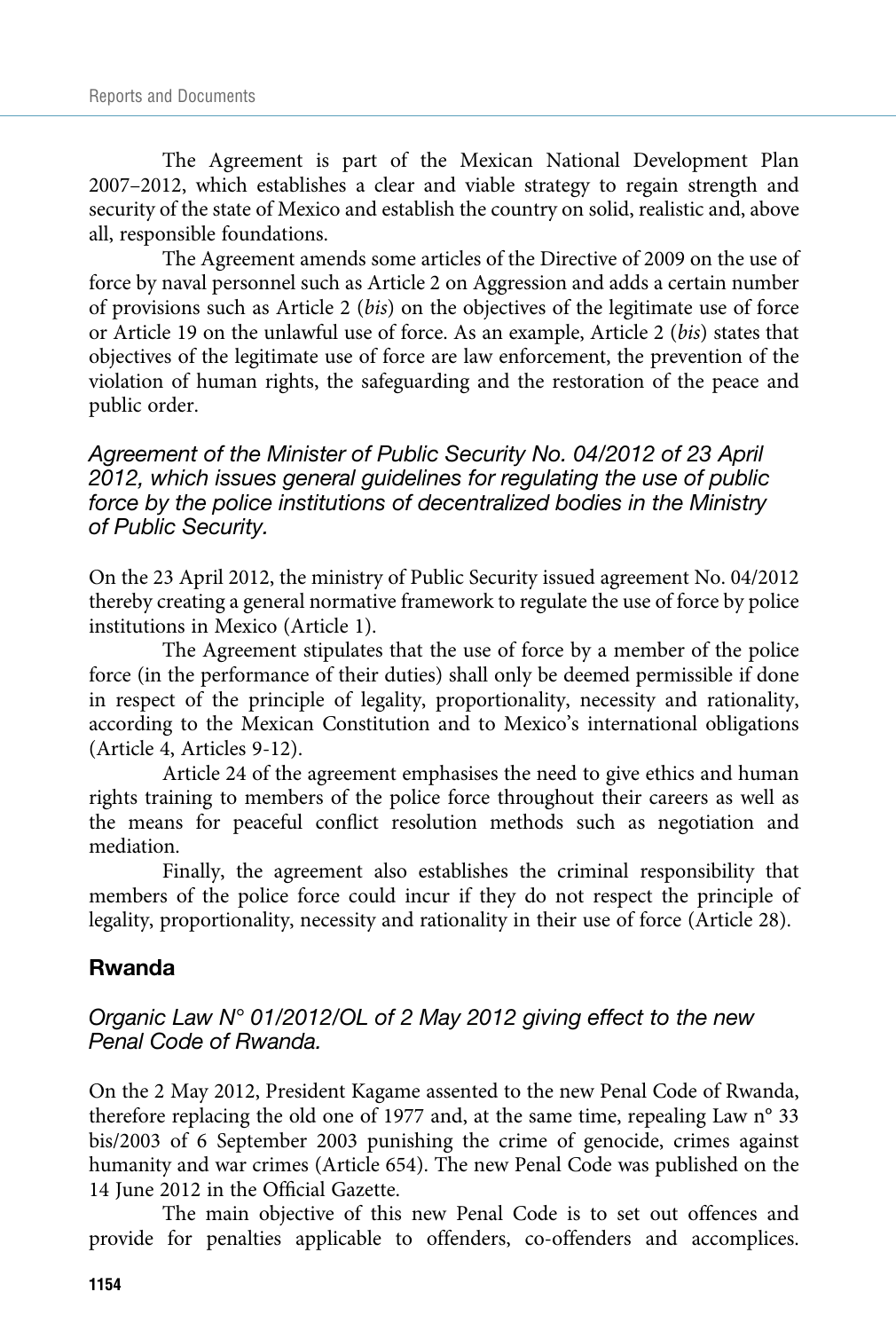

Chapter 1 of Title 1 (Articles 114 to 134) on offences and their penalties is of particular interest as it deals with the crimes of genocide, crimes against humanity and war crimes. For example, according to Article 116, 'any person who publicly shows, by their words, writings, images, or by any other means, that they negate genocide committed, rudely minimizes it or attempts to justify or approve its grounds, or any person who hides or destroys its evidence shall be liable to a term of imprisonment of 10 to 15 years'. The new code provides punishment for international and cross-border crimes, offences against children's rights, offences related to information and communications technology (ICT), commercial and tax offences, human trafficking, illegal sale of body parts and misuse of public property.

## South Sudan

## The South Sudan Red Cross Society Act, 2012.

On 9 March 2012, the President of South Sudan, Salva Kiir, signed The South Sudan Red Cross Society Act setting up the autonomous and independent body of the South Sudan Red Cross Society (SSRC) (Article 7).

The SSRC will be recognisable through the use of the Red Cross Emblem on a white flag established by the Geneva Conventions and their additional protocols (Article 17). The SSRC is a component of the Movement and the Federation of the Red Cross and will act as an auxiliary to the government on humanitarian matters (Article 7).

The purpose of the SSRC is to 'prevent and alleviate human suffering, provide humanitarian aid to civil and military victims in times of armed conflicts, violent and natural disasters, and in peace time, and to provide community services to the general population of South Sudan' (Articles 3 and 6).

## Uganda

## The Amnesty Act (Declaration of Lapse of the Operation of part II) Instrument 2012, Statutory Instrument No. 34 of 23 May 2012.

On 23 May 2012, the Republic of Uganda published in its official gazette the Amnesty Act (Declaration of Lapse of the Operation of part II) Instrument 2012, Statutory Instrument No. 34 of 2012 which officially revokes amnesty for rebellion against the government and for all acts committed during the course of the rebellion including war crimes. The Statutory instrument does not, however, have retrospective application.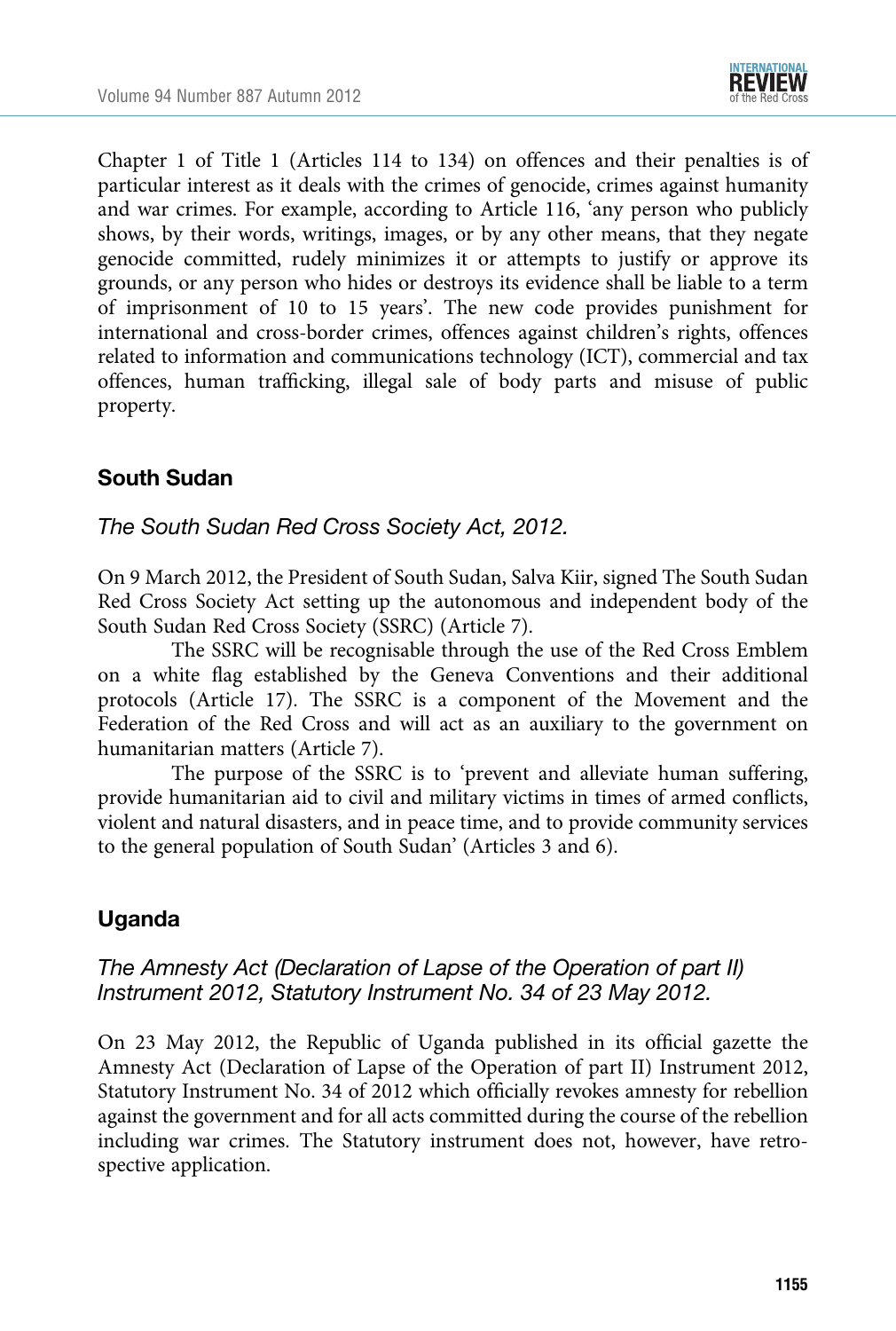## Venezuela

Joint Inter-ministerial decree of the Ministry of Foreign Affairs, of Justice and of Defense of 29 February 2012, which reinforces the registration of conventional weapons, including small arms, and regulates the disposal of these weapons in order to regularize the situation.

On 29 February 2012, the Republic of Venezuela published in its Official Gazette, a Joint Inter-ministerial decree which reinforces the registration of conventional weapons, including small arms, and regulates the disposal of these weapons in order to regularize the situation.

The decree creates an operating record of weapons aimed at all those who possess a firearm in an irregular situation. The registration process began on 1 March 2012 for an initial period of 90 days which was to be extended if necessary in order to optimise the nationwide results (Article 1).<sup>9</sup> The objective of this exercise is to suspend the processing of applications for new permits to carry weapons, the marketing of firearms and ammunition, and suspend any donation of weapons throughout the territory for a period of one year (Articles 2 to 6). The decree then proceeds to list who is exempt from these modalities. Such persons include the state security forces and athletes who have to use weapons in the exercise of their functions (Articles 7 to 16).

## B. National Committees on International Humanitarian Law

## Sierra Leone

On 30 April 2012, Sierra Leone's National Committee for the Implementation of International Humanitarian Law was inaugurated. It was created through a joint action plan between the ICRC and ECOWAS. Its mandate includes the promotion, development and support of the dissemination of IHL in state institutions, (a function as advisory body to the Government), and to promote cooperation between the Government and international organisations in strengthening respect for IHL.

It will also promote the inclusion of further IHL instruments, such as the Rome Statute and the Ottawa Treaty, in national law and raise awareness of IHL among the authorities. The National Committee has already worked on two bills which will soon be presented to parliament: the Review Act of the Sierra Leone Red Cross Society and a draft legislation on the implementation of the Geneva Conventions and their Additional Protocols.

The National Committee is composed of 20 members, one member of the Ministry of Foreign Affairs and International Cooperation, one from the Ministry of Defence, one from the Ministry of Education, one from the Ministry

<sup>9</sup> At the time of writing no such extension had happened.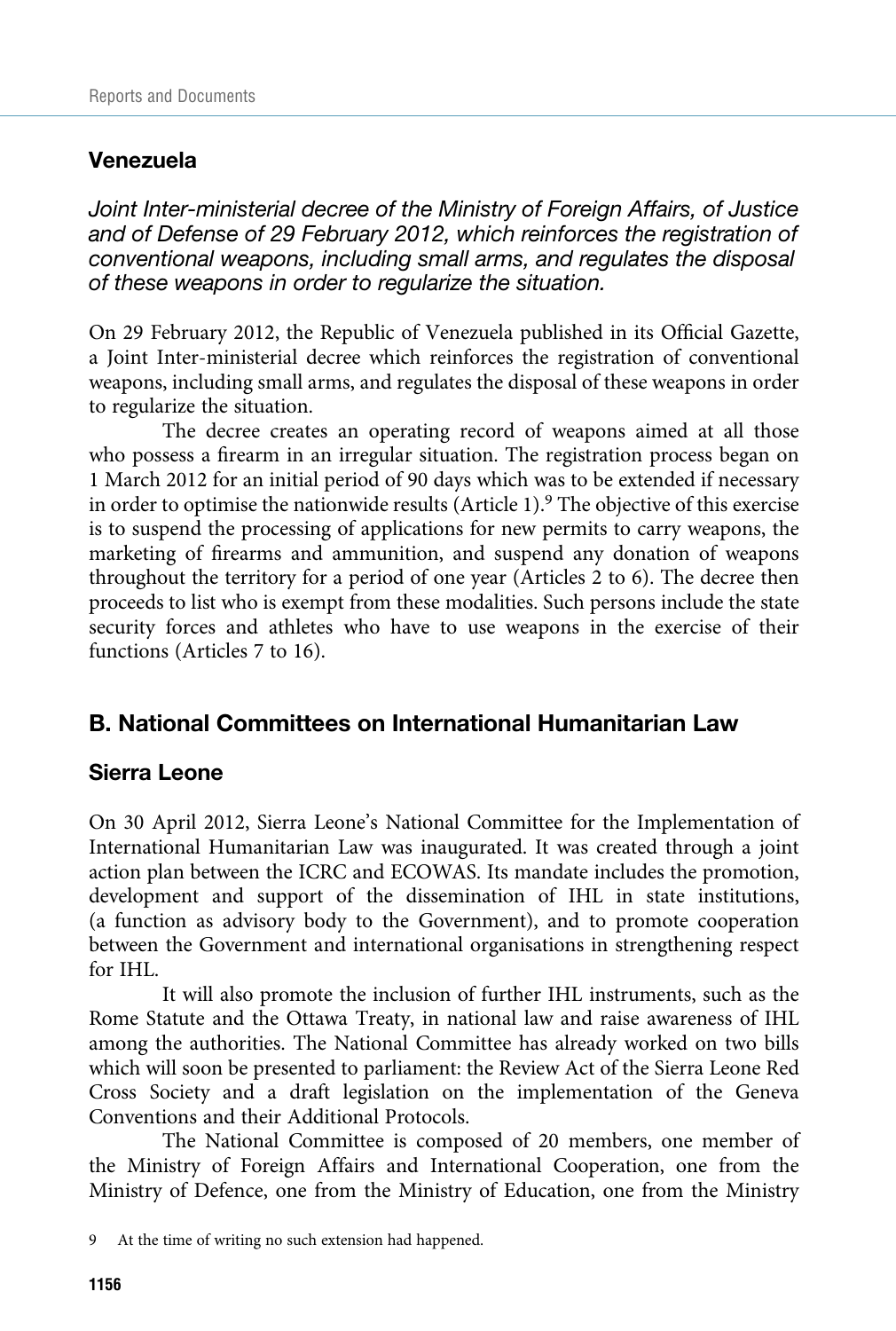

of Justice, one from the Ministry of Health and Sanitation, two representatives of the Civil Society Movement, two representatives from the International Organization for Migration, three from the Sierra Leone Red Cross, one from the Special Court for Sierra Leone, one from Women's Forum of Sierra Leone, two from the Sierra Leone Institute of International Law, two from prisons, one from the Human Right Commission and a member of the Sierra Leone National Commission on Small Arms. The Chairperson is the Solicitor-General, Mrs Martina Kroma.

## **Qatar**

On 8 May 2012, the Emir Sheikh Hamad bin Khalifa Al Thani endorsed the cabinet decision No. 27 of 2012 establishing a Qatari National Committee for International Humanitarian Law. The aim of this committee is to support principles of international humanitarian law, by ensuring that objectives set in international conventions and instruments are respected, by promoting international cooperation in this field and by raising awareness regarding IHL principles at the national level and ensuring their respect (Article 3).

The Committee, which will run for a renewable term of 3 years (Article 2), will be established within the Ministry of Justice, under the presidency of the Deputy Minister of Justice, and include a representative of the Ministry of Defence, the Ministry of Interior, Ministry of Foreign Affairs, the Ministry of Justice, the Ministry of Labour, the Higher Council for Education, the Higher Council for Health, a member from the Shura (Consultative) Council, the University of Qatar, the Qatari Institution for Combating Trafficking in Persons and a member of the Qatari Red Crescent Society. The National Commission shall select a Vice-President from among its members.

## C. Case law

## Bosnia and Herzegovina

## Case v. Šaban and Elvir Đelilbašić, before the Section I for War Crimes of the Court of Bosnia and Herzegovina of 22 June 2012.

On 22 June 2012, the Trial Panel of the Criminal Division of Section I for War Crimes of the Court of Bosnia and Herzegovina charged the two Defendants in the Šaban Đelilbašić et al. case with the criminal offence of War Crimes against Civilians pursuant to Article 173(1)(c) of the Criminal Code of Bosnia and Herzegovina, in conjunction with Article 180(1) (individual criminal responsibility) of the same Code and sentenced them to six-year imprisonment each.<sup>10</sup>

<sup>10</sup> For a summary of the case in English, see the Court of Bosnia and Herzegovina's website: [http://www.](http://www.sudbih.gov.ba/?id=2514&jezik=e) [sudbih.gov.ba/?id=2514&jezik=e](http://www.sudbih.gov.ba/?id=2514&jezik=e) (last visited September 2012).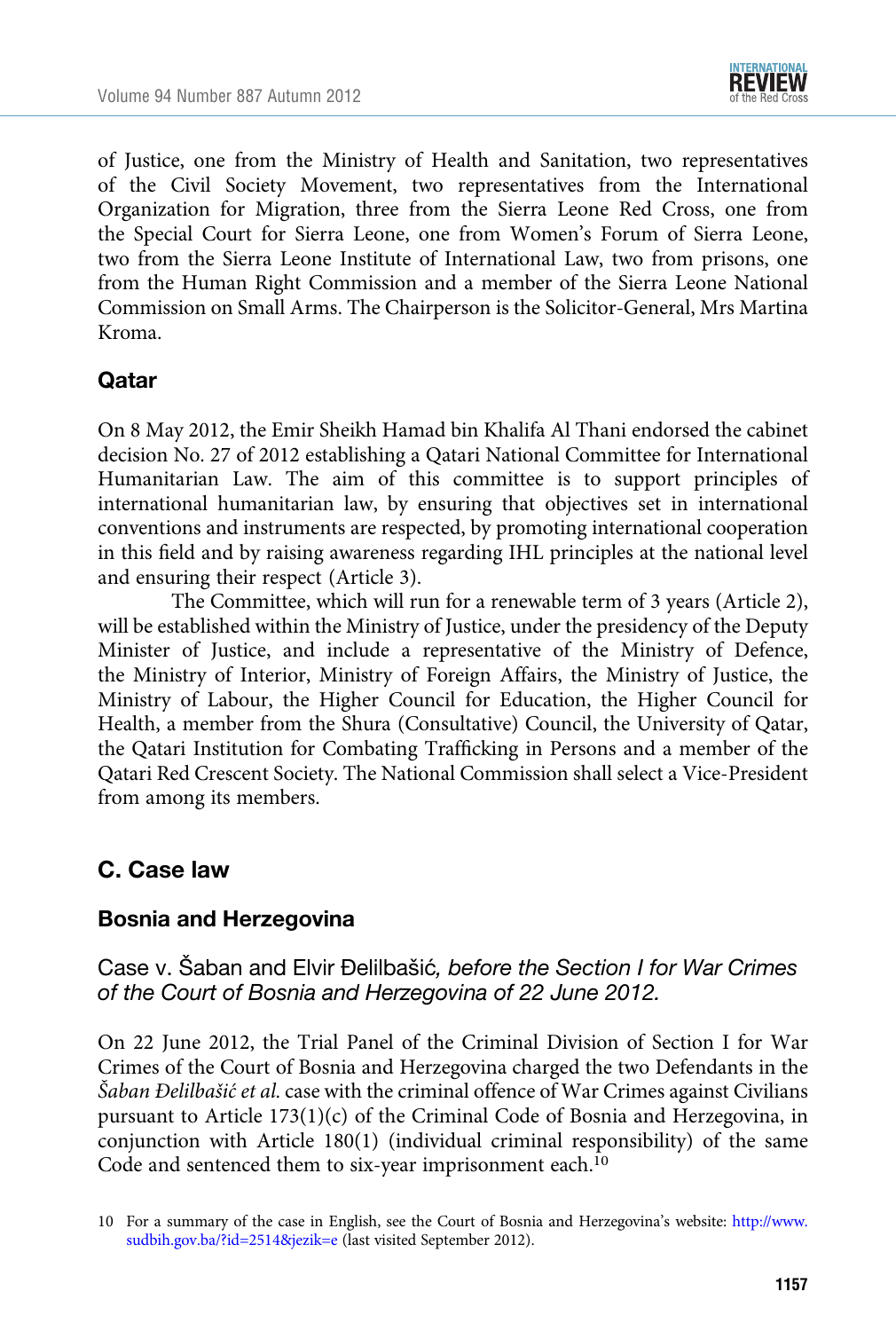The two defendants, who were former members of the Army of Bosnia and Herzegovina during the armed conflict between 1992 and 1995 and of Muslim ethnicity, pleaded guilty of intentionally killing with an automatic rifle Nedeljko Kosca and Bozo Katana, of Serb ethnicity, in Turbe (Bosnia and Herzegovina), to avenge the death of their brother on 9 December 1992.<sup>11</sup>

## Case v. Franc Kos et al., before the Section I for War Crimes of the Court of Bosnia and Herzegovina of 18 June 2012.

On 18 June 2012, the Trial Panel of the Section I for War Crimes of the Court of Bosnia and Herzegovina charged the defendants Franc Kos, Stanko Kojic, Vlastimir Golijan and Zoran Goronja with the criminal offense of Crimes against Humanity in violation of Article 172(1)(h) (Persecution) read in conjunction with Paragraph 1 (a) and Article 29 (Accomplices) of the Criminal Code of Bosnia and Herzegovina. The accused were sentenced to 43 years imprisonment for Kojic, 40 years for Kos and Goronja and 19 years for Golijan.<sup>12</sup>

The defendants, who were former members of a unit (the 10th Sabotage Detachment) of the Army of Republika Srpska (VRS) created by Ratko Mladic, were found guilty of having participated in the 'widespread and systematic attack against the Bosniak civilian population of the UN Safe Area of Srebrenica' during the armed conflict in the Republic of Bosnia and Herzegovina in June and July 1995. These widespread and systematic attacks included forcible transfers and summary executions of more than eight hundred captured Bosnian men 'on national, ethnic and religious grounds'.

## Denmark

## Prosecution v. T, Case 2/2012, 26 April 2012 on the application of the Danish act on genocide.

On 26 October 2011, the 6th Division of the Eastern High Court dismissed the primary charge of Genocide allegedly committed by the accused in Rwanda, thus upholding the first instance ruling of the Court of Roskilde. In the present case, the Prosecution requested that the Supreme Court of Denmark reverse the order of the Eastern High Court. The Prosecution used national and international humanitarian law, (namely the Genocide Convention), to argue that the Denmark's Genocide Act has extraterritorial effect and thus applies to acts of Genocide committed outside of Denmark. T. contested this argument, claiming that there was no authority under Danish law allowing for the prosecution of the crime of genocide perpetrated outside of Denmark in 1994.

The issue before the Supreme Court was therefore whether the scope of Denmark's Genocide Act is geographically limited to Denmark, or universal.

<sup>11</sup> For more information, please visit: <http://www.bim.ba/en/324/10/35241/> (last visited September 2012).

<sup>12</sup> Available at: <http://www.sudbih.gov.ba/index.php?id=2507&jezik=e> (last visited September 2012).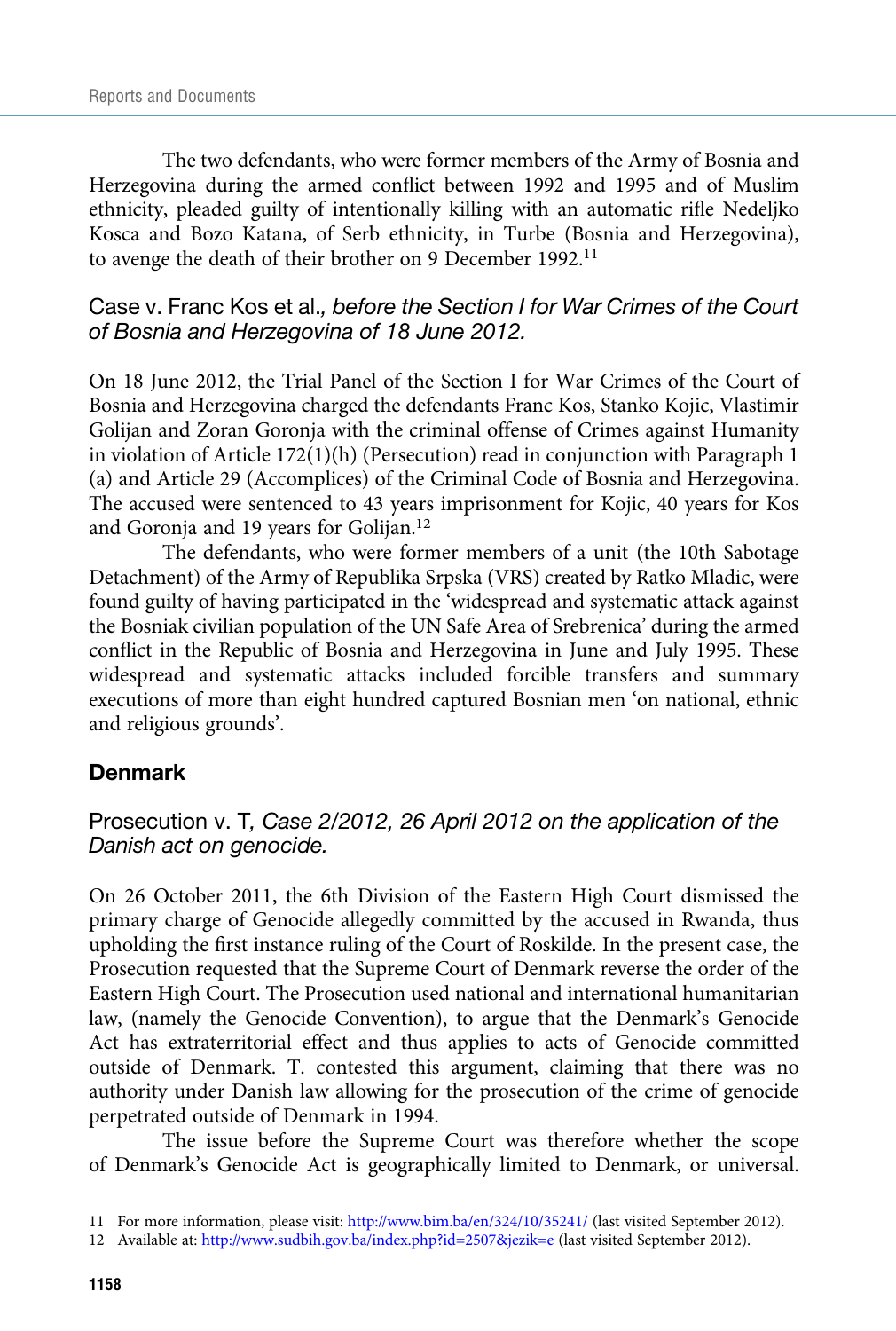

On 26 April 2012, the Court found that 'the legislative history of the Genocide Act, including the comments on the obligation to prosecute genocide under Article VI of the Convention, does not provide any basis for finding that the intention of the Act was to limit the scope of the criminality of genocide to the territory of Denmark'. The Court therefore reversed the order of the Eastern High Court, having concluded that the Danish Genocide Act has universal scope.

## Spain

Case Manos Limpias y Asociación Libertad e Identidad v. Baltasar Garzón, Supreme Court Decision n°101/2012, of 27 February 2012 on the breach of judicial duty of Justice Garzón.

On 27 February 2012, by six votes against one, the collegial panel of judges of the Supreme Court ruled that Judge Garzón had not committed a breach of judicial duty in starting a criminal process in 2006 to investigate the fate of missing persons and crimes committed during the Spanish Civil War, which took place from 1936 to 1952.13

In 2009, Manos Limpias  $\mathfrak{G}$  Co. had intended a procedure against Judge Garzón for instructing crimes of the Franco dictatorship despite the existence of the Amnesty Law of 1977 and contrary to the statute of limitations set in the Spanish Constitution.

In this judgment, the Supreme Court found that even though the application and interpretation of legal norms by Judge Garzón were excessive and erroneous, they did not reach the threshold necessary to amount to a breach of judicial duty.

The court stated that the Amnesty Law of 1977 was indeed applicable in the circumstances and that the characterisation of the crimes under the Franco dictatorship as crimes against humanity was incorrect, as international criminal law was not applicable at the time.14 Moreover, the court stated that a criminal process can only be initiated in order to investigate crimes committed by an accused who is still alive; as General Franco is dead, so is his criminal liability. Finally the court recalled that 'the search for historical truth is neither the function of the criminal process nor of the Judge'. 15

The Supreme Court, however, noted that similar procedures on similar legal bases and grounds as the one used by Garzón had already been brought before

<sup>13</sup> For more information, please visit: [http://www.poderjudicial.es/cgpj/es/Poder\\_Judicial/Tribunal\\_Supremo/](http://www.poderjudicial.es/cgpj/es/Poder_Judicial/Tribunal_Supremo/Sala_de_prensa/Documentos_de_Interes/Tribunal_Supremo__Sentencia_del_caso__Manos_Limpias_y_Asociacion_Libertad_e_Identidad_vs_Baltasar_Garzon__por_prevaricacion_judicial__STS_101_2012) [Sala\\_de\\_prensa/Documentos\\_de\\_Interes/Tribunal\\_Supremo\\_\\_Sentencia\\_del\\_caso\\_\\_Manos\\_Limpias\\_y\\_](http://www.poderjudicial.es/cgpj/es/Poder_Judicial/Tribunal_Supremo/Sala_de_prensa/Documentos_de_Interes/Tribunal_Supremo__Sentencia_del_caso__Manos_Limpias_y_Asociacion_Libertad_e_Identidad_vs_Baltasar_Garzon__por_prevaricacion_judicial__STS_101_2012) [Asociacion\\_Libertad\\_e\\_Identidad\\_vs\\_Baltasar\\_Garzon\\_\\_por\\_prevaricacion\\_judicial\\_\\_STS\\_101\\_2012](http://www.poderjudicial.es/cgpj/es/Poder_Judicial/Tribunal_Supremo/Sala_de_prensa/Documentos_de_Interes/Tribunal_Supremo__Sentencia_del_caso__Manos_Limpias_y_Asociacion_Libertad_e_Identidad_vs_Baltasar_Garzon__por_prevaricacion_judicial__STS_101_2012) (last visited September 2012).

<sup>14</sup> For more information, please visit: [http://](http://www.lefigaro.fr/international/2012/02/27/01003-20120227ARTFIG00506-espagne-le-juge-garzon-est-acquitte.php)www.lefi[garo.fr/international/2012/02/27/01003-](http://www.lefigaro.fr/international/2012/02/27/01003-20120227ARTFIG00506-espagne-le-juge-garzon-est-acquitte.php) [20120227ARTFIG00506-espagne-le-juge-garzon-est-acquitte.php](http://www.lefigaro.fr/international/2012/02/27/01003-20120227ARTFIG00506-espagne-le-juge-garzon-est-acquitte.php) (last visited September 2012).

<sup>15</sup> See: [http://www.poderjudicial.es/cgpj/es/Poder\\_Judicial/Tribunal\\_Supremo/Sala\\_de\\_prensa/Documentos\\_](http://www.poderjudicial.es/cgpj/es/Poder_Judicial/Tribunal_Supremo/Sala_de_prensa/Documentos_de_Interes/Tribunal_Supremo__Sentencia_del_caso__Manos_Limpias_y_Asociacion_Libertad_e_Identidad_vs_Baltasar_Garzon__por_prevaricacion_judicial__STS_101_2012) [de\\_Interes/Tribunal\\_Supremo\\_\\_Sentencia\\_del\\_caso\\_\\_Manos\\_Limpias\\_y\\_Asociacion\\_Libertad\\_e\\_](http://www.poderjudicial.es/cgpj/es/Poder_Judicial/Tribunal_Supremo/Sala_de_prensa/Documentos_de_Interes/Tribunal_Supremo__Sentencia_del_caso__Manos_Limpias_y_Asociacion_Libertad_e_Identidad_vs_Baltasar_Garzon__por_prevaricacion_judicial__STS_101_2012) [Identidad\\_vs\\_Baltasar\\_Garzon\\_\\_por\\_prevaricacion\\_judicial\\_\\_STS\\_101\\_2012](http://www.poderjudicial.es/cgpj/es/Poder_Judicial/Tribunal_Supremo/Sala_de_prensa/Documentos_de_Interes/Tribunal_Supremo__Sentencia_del_caso__Manos_Limpias_y_Asociacion_Libertad_e_Identidad_vs_Baltasar_Garzon__por_prevaricacion_judicial__STS_101_2012) (last visited September 2012).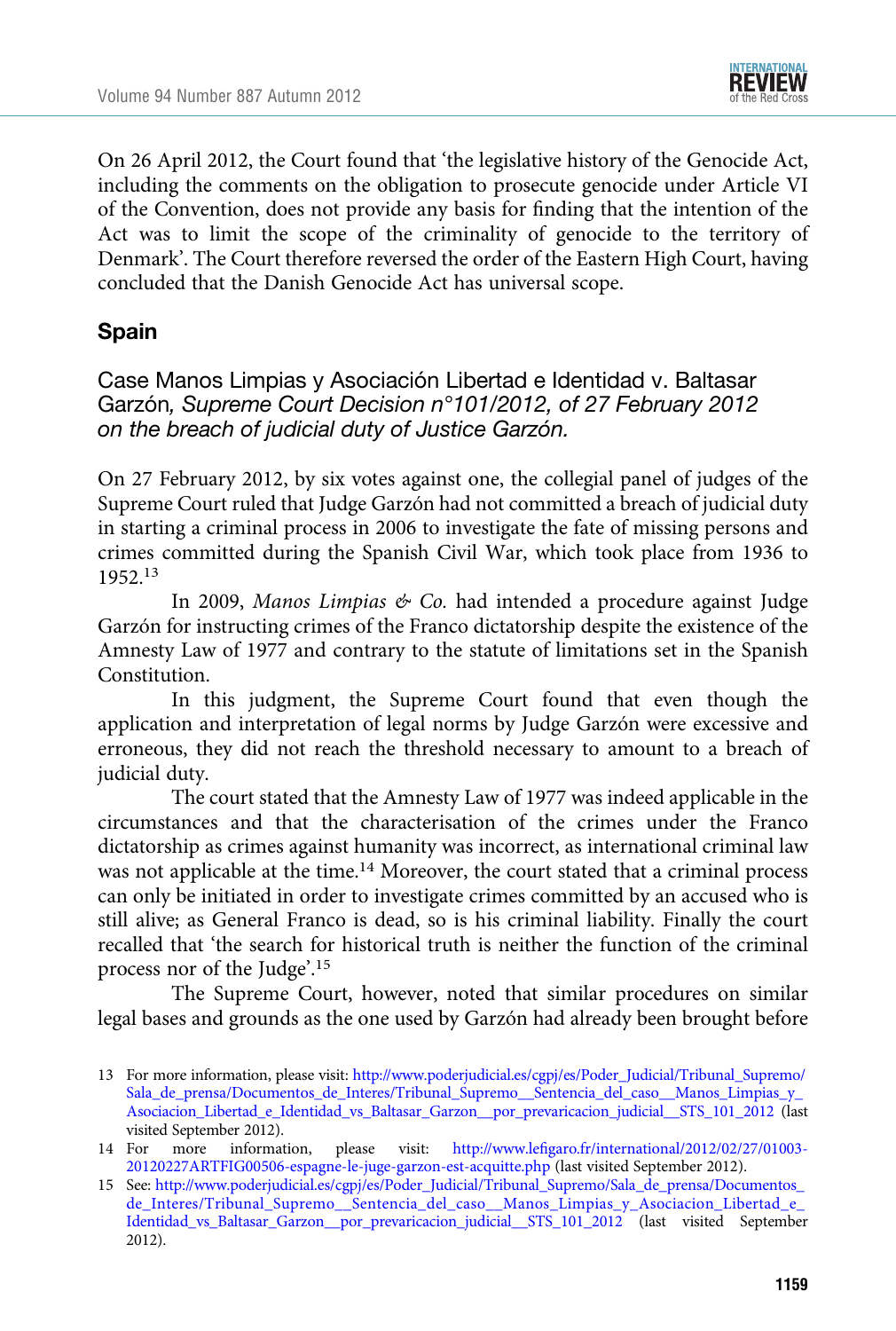Spanish national courts but also at an international level (citing a European Court of Human Rights' decision in the case of Kolk and Kislyiy v. Estonia, 17 January 2006, Dec., Nos. 23052/04 and 24018/04, ECHR 2006-I). The court finished its argumentation by stating that Garzón, even though wrong in their interpretation and application of the law, had aimed to improve the situation of victims whose right to know the facts and recover their dead to honour them is recognized by the Law of Recovery of Historical Memory of 2007.

#### South Africa

South African Litigation Centre and Another v. The National Director of Public Prosecutions and Others (Case No.77150/09) [2012] ZAGPPHC 61; 2012 (10) BCLR 1089 (GNP); [2012] 3 All SA 198 (GNP) (8 May 2012).

On 8 May 2012, the North Gauteng High Court of South Africa issued its decision in the case of South African Litigation Centre and Others v The National Director of Public Prosecutions and Others. The case involved an application for judicial review of the decision of the South African National Prosecuting Authority and Police not to institute an investigation into alleged crimes against humanity of torture committed on 27 March 2007 in Zimbabwe, in accordance with South Africa's international obligations, including the Rome Statute and the Implementation of the Rome Statute of the International Criminal Court Act 27 of 2002 (ICC Act).

In the ruling, the Court addressed the issue of whether the Applicants had the requisite legal standing to bring the application. This was of particular note because the Court recognized that the ICC Act, read in the context of its purpose and in light of the Rome Statute, requires a broad approach to traditional principles of standing, particularly given the public interest in the proper administration and enforcement of justice and the rights of the victims to see justice done. The Court also dealt with the issue of jurisdiction over the alleged crimes. The Respondents had argued that South African Authorities did not have the requisite jurisdiction to investigate the crimes, asserting that the accused persons had to be present on South African territory. The Court rejected this argument, stating that according to the ICC Act, the South African authorities have a duty, irrespective of the location of the accused, to investigate international crimes.

The Court decided that the decision of the Respondents to refuse the Applicant's request that an investigation be initiated into acts of torture as crimes against humanity committed by certain named perpetrators in Zimbabwe under the (the ICC Act), was unlawful, inconsistent with the Constitution as well as South Africa's international obligations, and was therefore invalid. The Court ruled that the Respondents had a duty to investigate the allegations, to act independently, and not take into account irrelevant political and policy considerations at the investigation stage. Further, the Court found that the Respondents had relied on an incorrect evidential threshold in deciding not to initiate an investigation, stating the Rome Statute's thresholds should be applied mutatis mutandis to the domestic decision, thus requiring an examination of whether a reasonable basis existed for